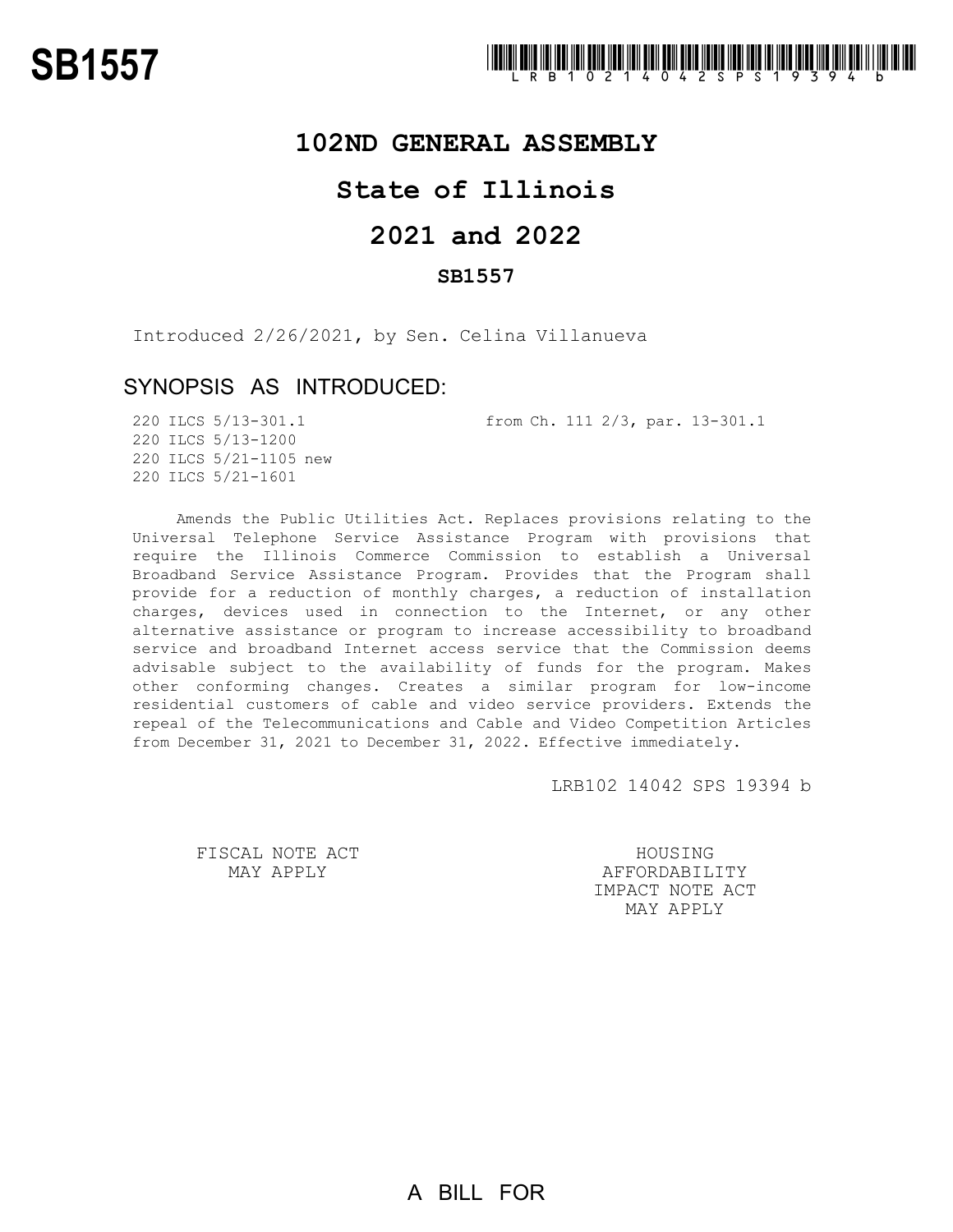1

AN ACT concerning regulation.

#### **Be it enacted by the People of the State of Illinois, represented in the General Assembly:** 2 3

Section 5. The Public Utilities Act is amended by changing Section 13-301.1, 13-1200, and 21-1601 and by adding Section 21-1105 as follows: 4 5 6

(220 ILCS 5/13-301.1) (from Ch. 111 2/3, par. 13-301.1) (Section scheduled to be repealed on December 31, 2021) Sec. 13-301.1. Universal Broadband <del>Telephone</del> Service Assistance Program. 7 8 9 10

(a) The Commission shall by rule or regulation establish a Universal Broadband Telephone Service Assistance Program for low-income low income residential customers. The program shall provide for a reduction of monthly access line charges, a reduction of installation connection charges, devices used in connection to the Internet, or any other alternative assistance or program to increase accessibility to broadband telephone service and broadband Internet access service that the Commission deems advisable subject to the availability of funds for the program as provided in subsections (d) and (e). The Commission shall establish eligibility requirements for benefits under the program, provided those eligibility requirements allow for eligibility verification by 11 12 13 14 15 16 17 18 19 20 21 22 23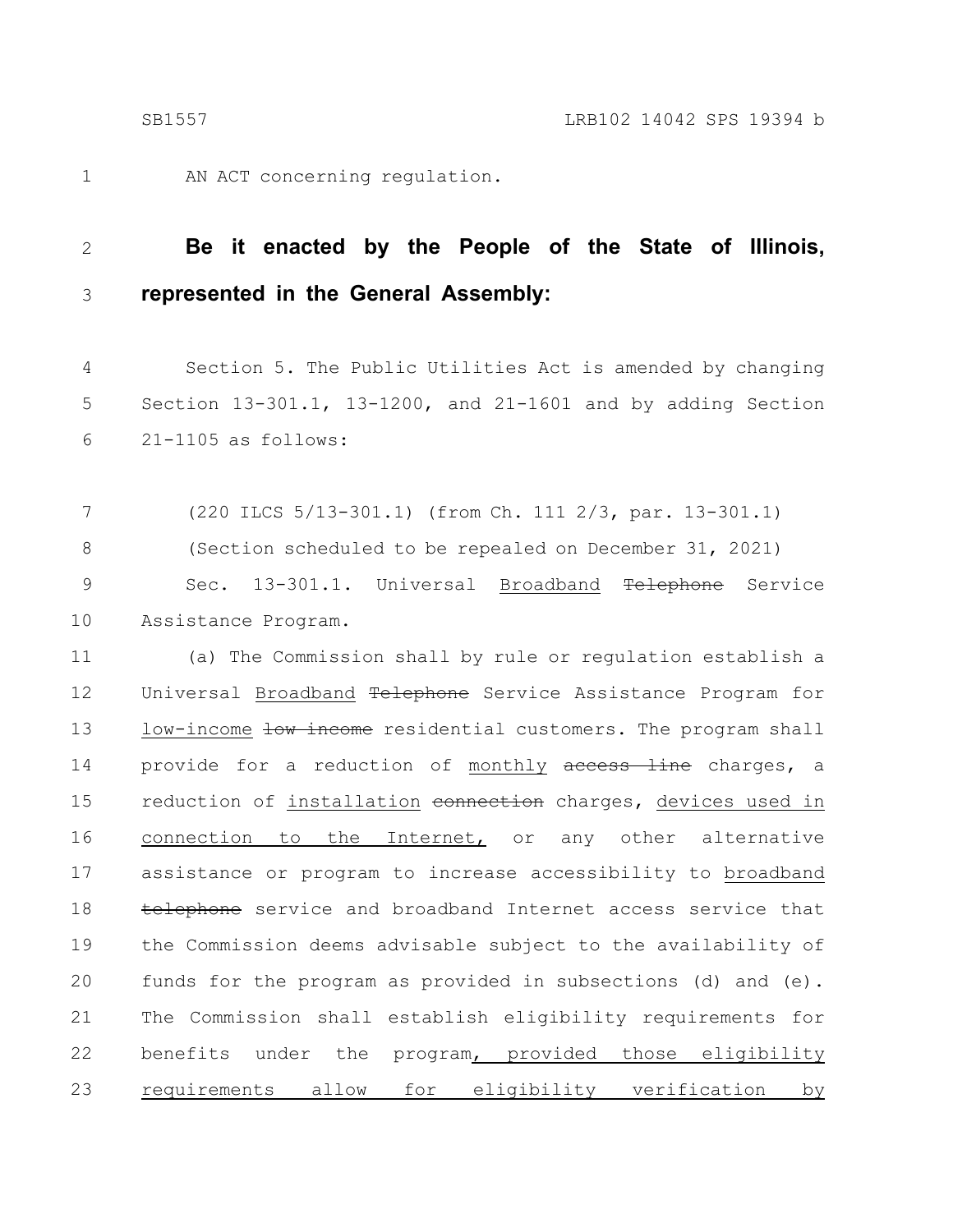#### participants' zip code. 1

(b) (Blank). The Commission shall adopt rules providing for enhanced enrollment for eligible consumers to receive lifeline service. Enhanced enrollment may include, but is limited to, joint marketing, joint application, or joint processing with the Low-Income Home Energy Assistance Program, the Medicaid Program, and the Food Stamp Program. The Department of Human Services, the Department of Healthcare and Family Services, and the Department of Commerce and Economic Opportunity, upon request of the Commission, shall assist in the adoption and implementation of those rules. The Commission and the Department of Human Services, the Department of Healthcare and Family Services, and the Department of Commerce and Economic Opportunity may enter into memoranda of understanding establishing the respective duties of the Commission and the Departments in relation to enhanced enrollment. 2 3 4 5 6 7 8 9 10 11 12 13 14 15 16 17

18

#### (c) (Blank). In this Section:

"Lifeline service" means a retail local service offering described by 47 CFR 54.401 (a), as amended. 19 20

(d) The Commission shall require by rule or regulation that each telecommunications carrier, wireless carrier, and Interconnected VoIP service provider providing communication local exchange telecommunications services notify its customers that if the customer wishes to participate in the funding of the Universal Broadband Telephone Service 21 22 23 24 25 26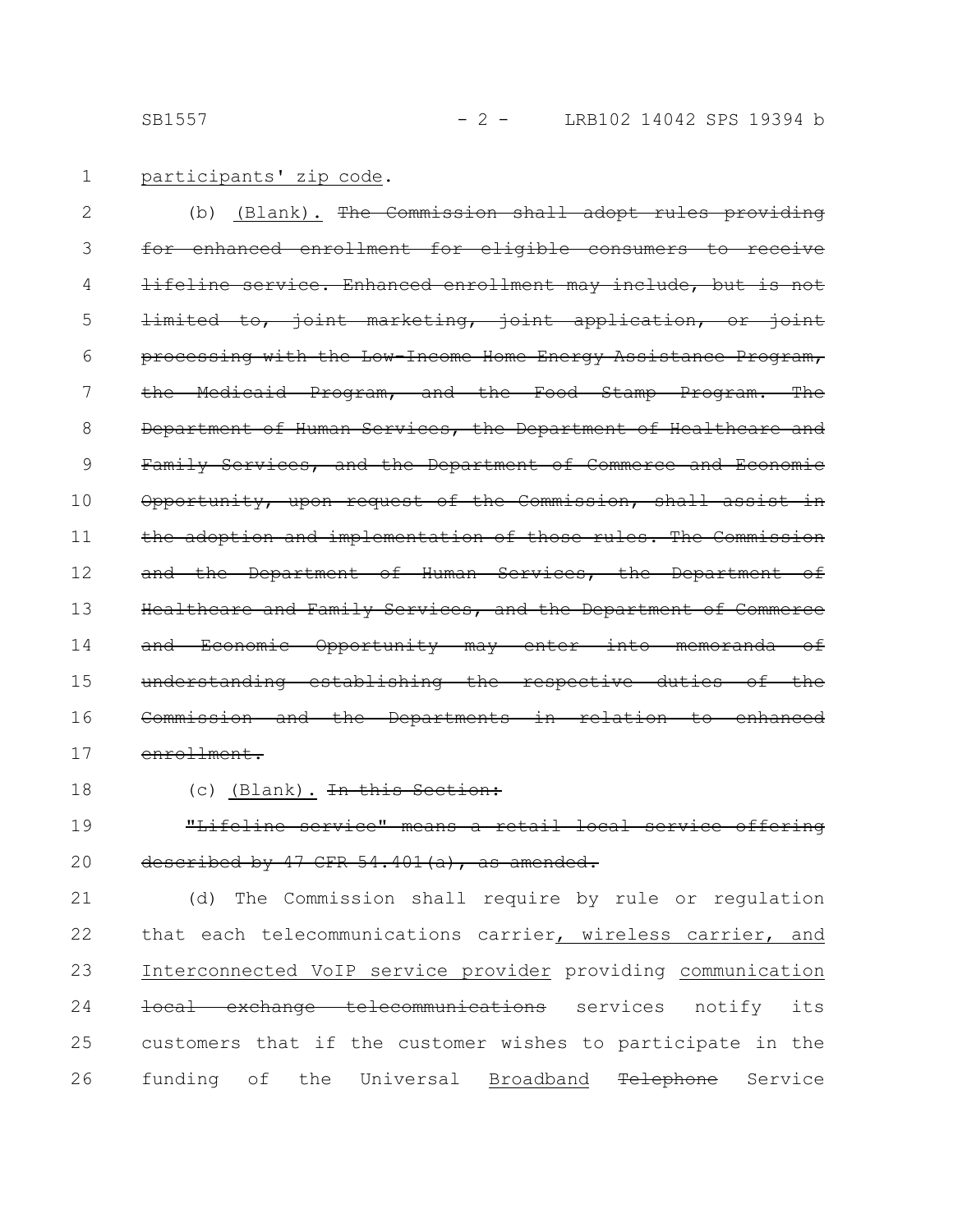SB1557 - 3 - LRB102 14042 SPS 19394 b

Assistance Program he or she may do so by electing to contribute, on a monthly basis, a fixed amount that will be included in the customer's monthly bill. The customer may cease contributing at any time upon providing notice to the telecommunications carrier providing communications local exchange telecommunications services. The notice shall state that any contribution made will not reduce the customer's bill for communications telecommunications services. Failure to remit the amount of increased payment will reduce the contribution accordingly. The Commission shall specify the monthly fixed amount or amounts that customers wishing to contribute to the funding of the Universal Broadband Telephone Service Assistance Program may choose from in making their contributions. Every telecommunications carrier, wireless carrier, and Interconnected VoIP service provider providing communication local exchange telecommunications services shall remit the amounts contributed in accordance with the terms of the Universal Broadband Telephone Service Assistance Program. 1 2 3 4 5 6 7 8 9 10 11 12 13 14 15 16 17 18

(e) Amounts collected and remitted under subsection (d) may, to the extent the Commission deems advisable, be used for funding a program to be administered by the entity designated by the Commission as administrator of the Universal Broadband Telephone Service Assistance Program for educating and assisting low-income residential customers with a transition to Internet protocol-based networks and services. This entity shall include telecommunications carriers, wireless carriers, 19 20 21 22 23 24 25 26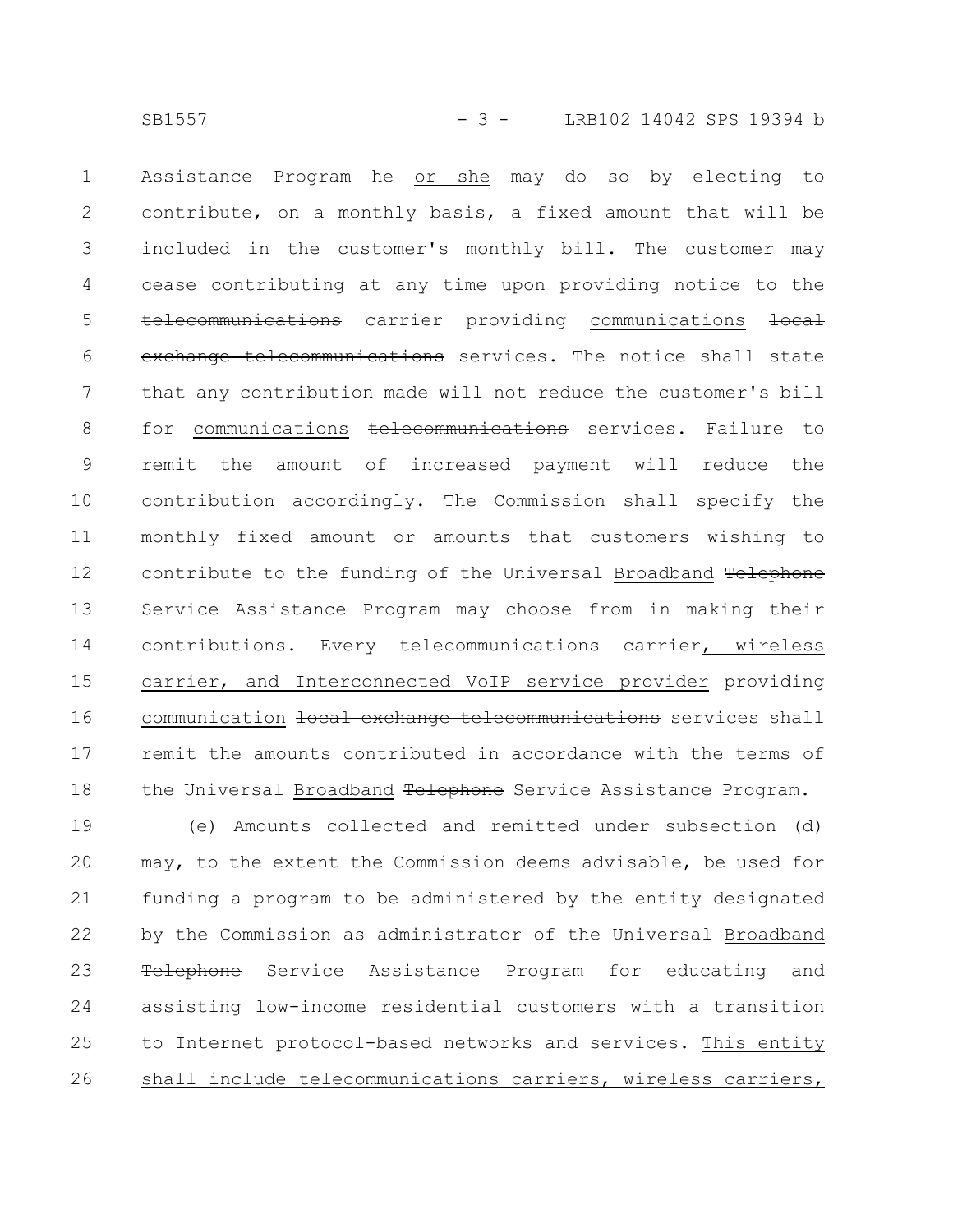SB1557 - 4 - LRB102 14042 SPS 19394 b

Interconnected VOIP carriers, cable and video providers, the Illinois Attorney General, and consumer groups, such that the entity is balanced between service providers and consumer groups. This program may include, but need not be limited to, measures designed to notify and educate residential customers regarding the availability of alternative voice services with access to 9-1-1, access to and use of broadband Internet access service, and pricing options. 1 2 3 4 5 6 7 8

(Source: P.A. 100-20, eff. 7-1-17.) 9

(220 ILCS 5/13-1200) 10

(Section scheduled to be repealed on December 31, 2021) Sec. 13-1200. Repealer. This Article is repealed December 31, 2022 2021. 11 12 13

- (Source: P.A. 100-20, eff. 7-1-17; 101-639, eff. 6-12-20.) 14
- (220 ILCS 5/21-1105 new) 15

Sec. 21-1105. Universal Broadband Service Assistance Program. (a) The Commission shall by rule establish a Universal Broadband Service Assistance Program for low-income residential customers of cable and video service providers. The program shall provide for a reduction of monthly charges, a reduction of installation charges, devices used in connection to the Internet, or any other alternative assistance or program to increase accessibility to broadband 16 17 18 19 20 21 22 23 24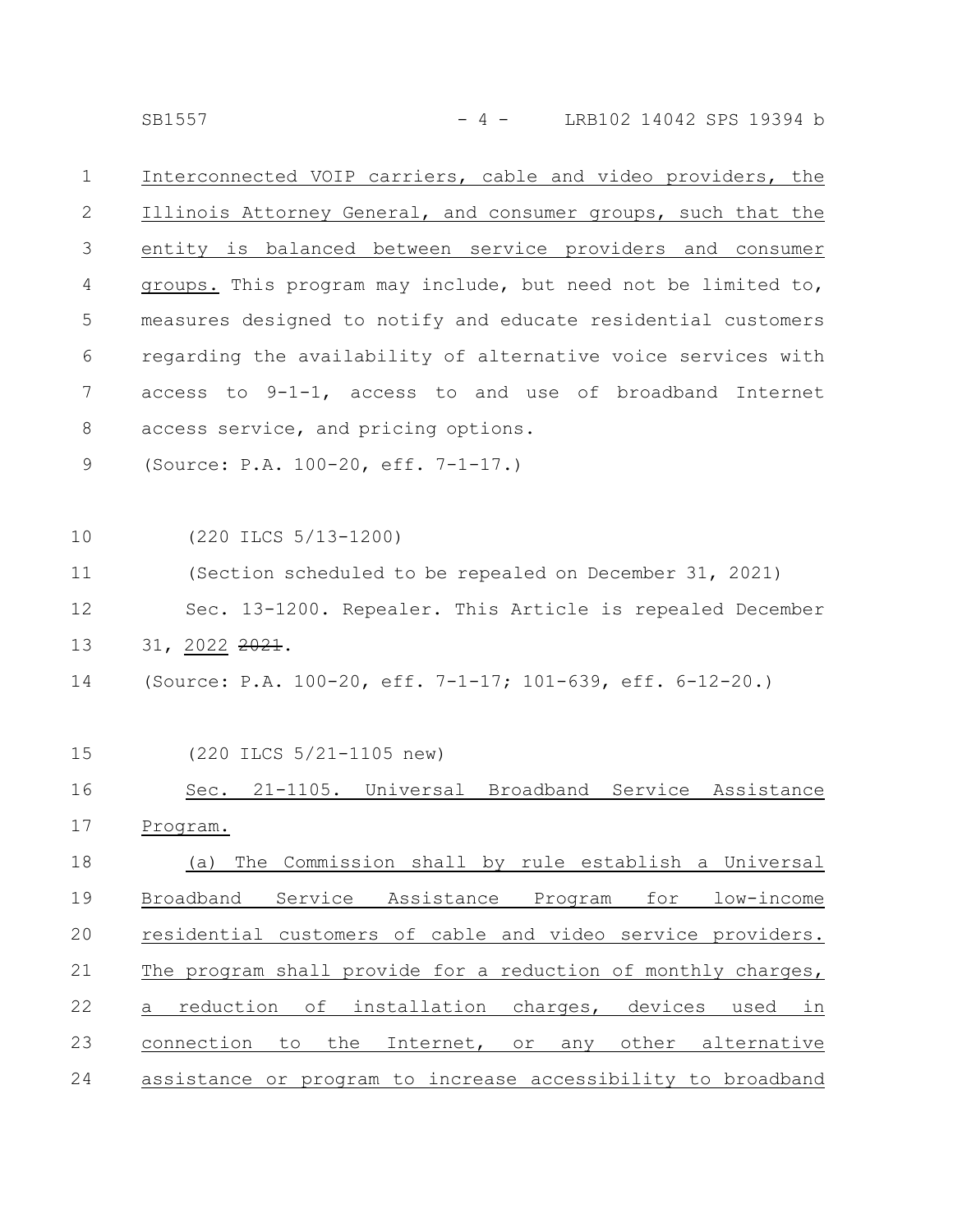| $\mathbf{1}$   | service and broadband Internet access service that the        |
|----------------|---------------------------------------------------------------|
| 2              | Commission deems advisable subject to the availability of     |
| $\mathcal{S}$  | funds for the program as provided in subsections (b) and (c). |
| $\overline{4}$ | The Commission shall establish eligibility requirements for   |
| 5              | benefits under the program, provided those eligibility        |
| 6              | requirements allow for eligibility verification<br>by         |
| 7              | participants' zip code.                                       |
| 8              | (b) The Commission shall require by rule that each cable      |

and video service provider notify its customers that if the customer wishes to participate in the funding of the Universal Broadband Service Assistance Program he or she may do so by electing to contribute, on a monthly basis, a fixed amount that will be included in the customer's monthly bill. The customer may cease contributing at any time upon providing notice to the cable and video service provider. The notice shall state that any contribution made will not reduce the customer's bill for broadband services. Failure to remit the amount of increased payment will reduce the contribution accordingly. The Commission shall specify the monthly fixed amount or amounts that customers wishing to contribute to the funding of the Universal Broadband Service Assistance Program may choose from in making their contributions. Every cable and video service provider providing service shall remit the amounts contributed in accordance with the terms of the Universal Broadband Service Assistance Program. 9 10 11 12 13 14 15 16 17 18 19 20 21 22 23 24 25

(c) Amounts collected and remitted under subsection (b) 26